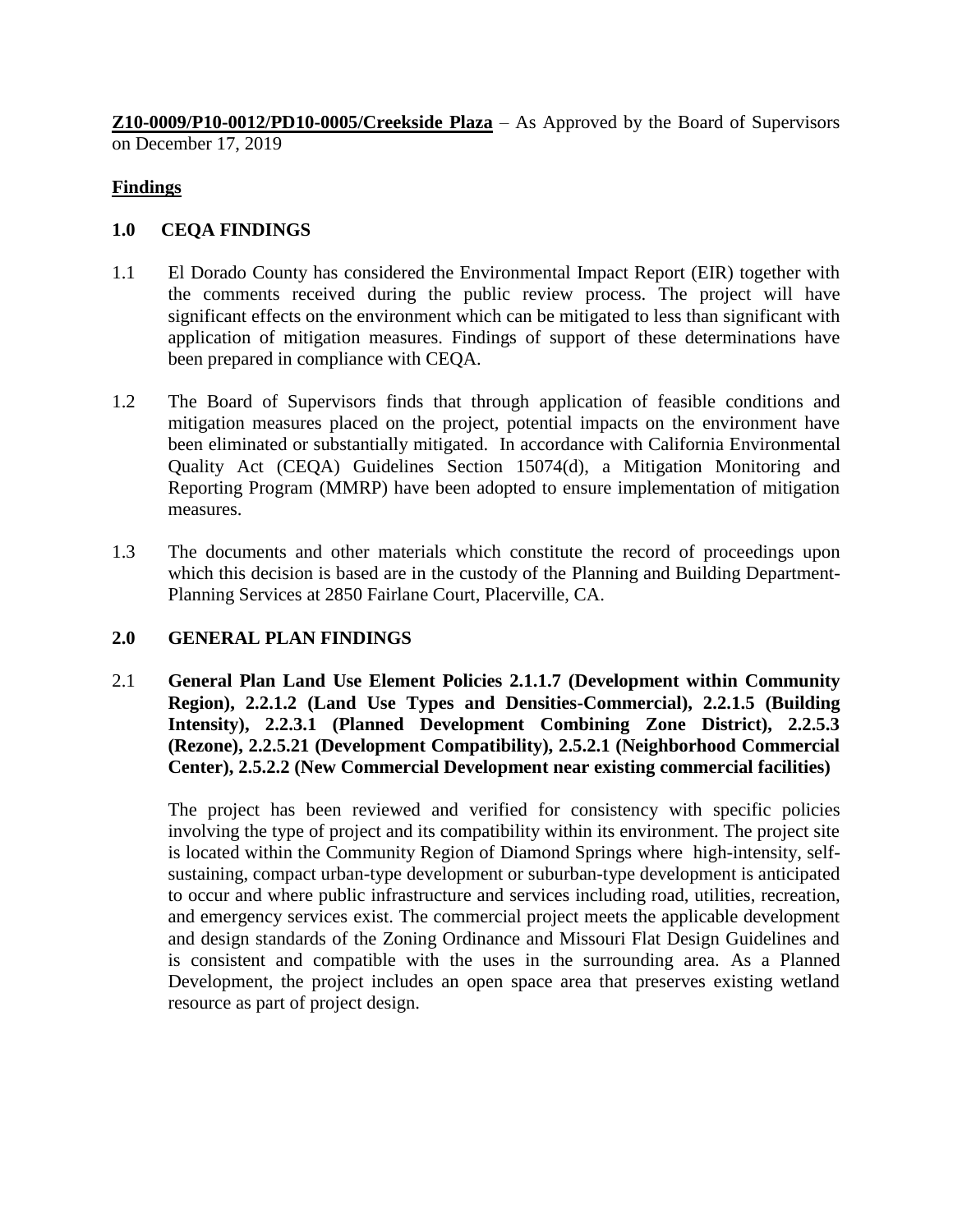## 2.2 **General Plan Transportation and Circulation Element Policies TC-Xa, (Concurrency) TC-Xd (Level of Service), TC-Xf (Level of Service), TC-Xg (Traffic Analysis), TC-Xh (Payment of Traffic Impact Fees), TC-4i (Connectivity)**

The project has been reviewed and verified for consistency with the specific traffic and circulation policies. The project has been reviewed, verified, and conditioned to improve identified impacts to traffic operations involving Level of Service, Traffic Volume, Traffic Signal Warrants, and Intersection Queues and road infrastructure involving sufficient Right-of-Way, sidewalks, and bicycle lanes. The project will be required to pay applicable traffic impact fees due at building permit issuance. The project has also been reviewed, verified, and mitigated to provide adequate site access and circulation and sight distance.

2.3 **General Plan Public Services and Utilities Element Policies 5.1.2.1, 5.1.2.3, 5.2.1.2 (Adequacy and Availability of Public Infrastructures), 5.2.1.3, 5.2.1.9 (Public Water), 5.3.1.1, 5.3.1.7 (Public Sewer), 5.4.1.1 (Storm Drainage Protection), 5.6.2.1 (Landscaping) 5.7.1.1, 5.7.2.1, 5.7.4.1 (Adequate Facilities for Emergency)**

The project has been reviewed, verified and/orconditioned to improve or construct necessary infrastructure to obtain public utility services for water, sewer and drainage services. The water service to the development shall also be utilized to accommodate necessary fire and emergency apparatus. The project has been designed with efficient landscaping in conformance to include the ordinance. Prior to issuance of permits, project construction and building plans shall be reviewed and verified for conformance to the applicable standards.

### 2.4 **General Plan Health, Safety, Noise Element Policies 6.2.1.1 (Fire Safe), 6.2.3.1, 6.2.3.2 (Fire Protection), 6.5.1.1, 6.5.1.2, 6.5.1.3, 6.5.1.7 (Noise Standards)**

Potential noise effects (both transportation and non-transportation sources) has been evaluated and determined to be less than significant. Along with project design and layout, standard building and construction materials for this type of facility would be utilized to minimize noise in accordance with applicable standards. Implementation of applicable fire protection standards shall be verified during review of Improvement and Building Permit plans.

### 2.5 **General Plan Conservation and Open Space Element Policies 7.1.2.1 (Soil Disturbance), 7.3.1.1, 7.3.2.2 (BMPs and Erosion Control Program), 7.3.1.2 (Water Conservation)**

As a Planned Development, project site design would avoid, to the extent possible, development of areas constrained by slope, topography, and sensitive resources. Standards including Best Management Practices (BMP) and Storm Water Pollution Program (SWPPP) measures shall be applied to during site construction. Appropriate environmental permits shall be secured and implemented to achieve required mitigation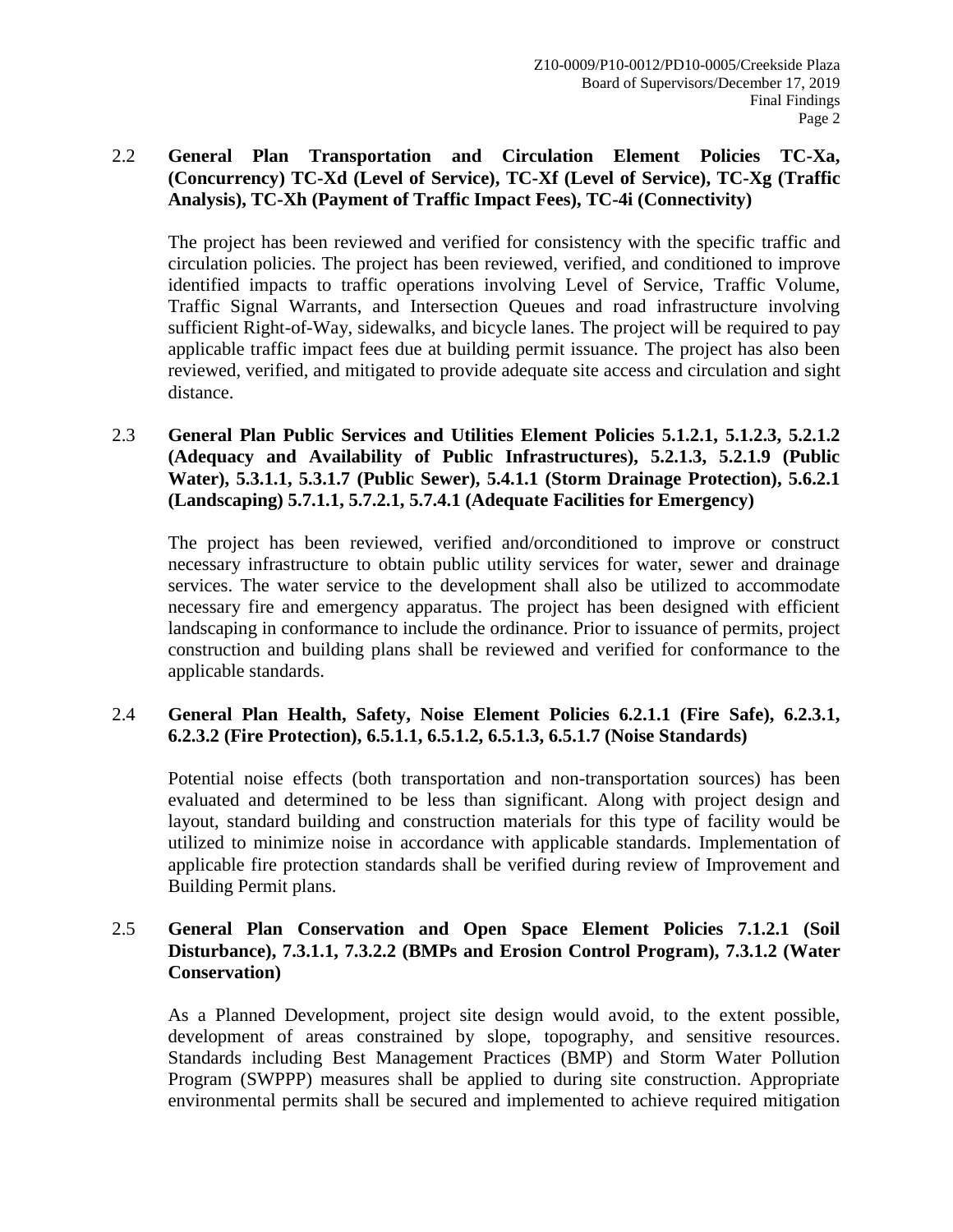of project impacts. Landscaping for the site shall implement water conservation measures.

## 2.6 **General Plan Policies 6.7.6.1, 6.7.6.2 (Air Quality Sensitive Uses), 6.7.7.1 (Construction Emissions)**

As analyzed, the uses within the proposed commercial development are not anticipated to generate significant sources of air pollution. Implementation of air quality environmental mitigation measures and applicable construction standards shall ensure reduction to construction emissions.

## 2.7 **General Plan Policies 7.3.3.1 (BMPs), 7.3.3.4 (Wetland Buffers), 7.3.3.5, 7.3.4.1 (Integration of Wetlands into Development), 7.3.4.2 (Modification of Streams), 7.4.1.6 (Impacts to Habitats), 7.4.4.4, 7.4.4.5, 7.4.5.1 (Oak Resource Impacts)**

Project design would result in impacts to existing biological resources. The development will fill a portion of the existing wetland area which would be mitigated through application environmental mitigation measures. The balance of the wetland area shall be preserved within an open space area (Lot A), which is incorporated as part of the commercial development site. A portion of the existing oak resources would be impacted subject to an identified mitigation measure (BIO-5) in conformance to the Oak Resource Management Plan.

## 2.8 **General Plan Policies 10.2.1.8 (Development within areas with Existing Infrastructure), 10.2.1.4 (Development Payment)**

These policies involve promoting commercial development in the County in order to retain sales tax revenue. The proposed commercial development would capture additional share of sales tax within the County by providing opportunities to establish new commercial operations. The proposed commercial development would also aid in providing potential employment opportunities. The location of the development is along a major arterial road through the County where public infrastructure is available.

### **3.0 ZONING FINDINGS**

3.1 The proposed facility is consistent with the applicable development standards of the Zoning Ordinance including the type of use, setbacks, building height, parking, landscaping, site lighting. As a Planned Development, the project is consistent with the applicable policies of the General Plan, is physically suited to accommodate the development as designed, provides a desirable environment within its boundaries compatible with the surrounding uses, and has direct access to public infrastructures and services.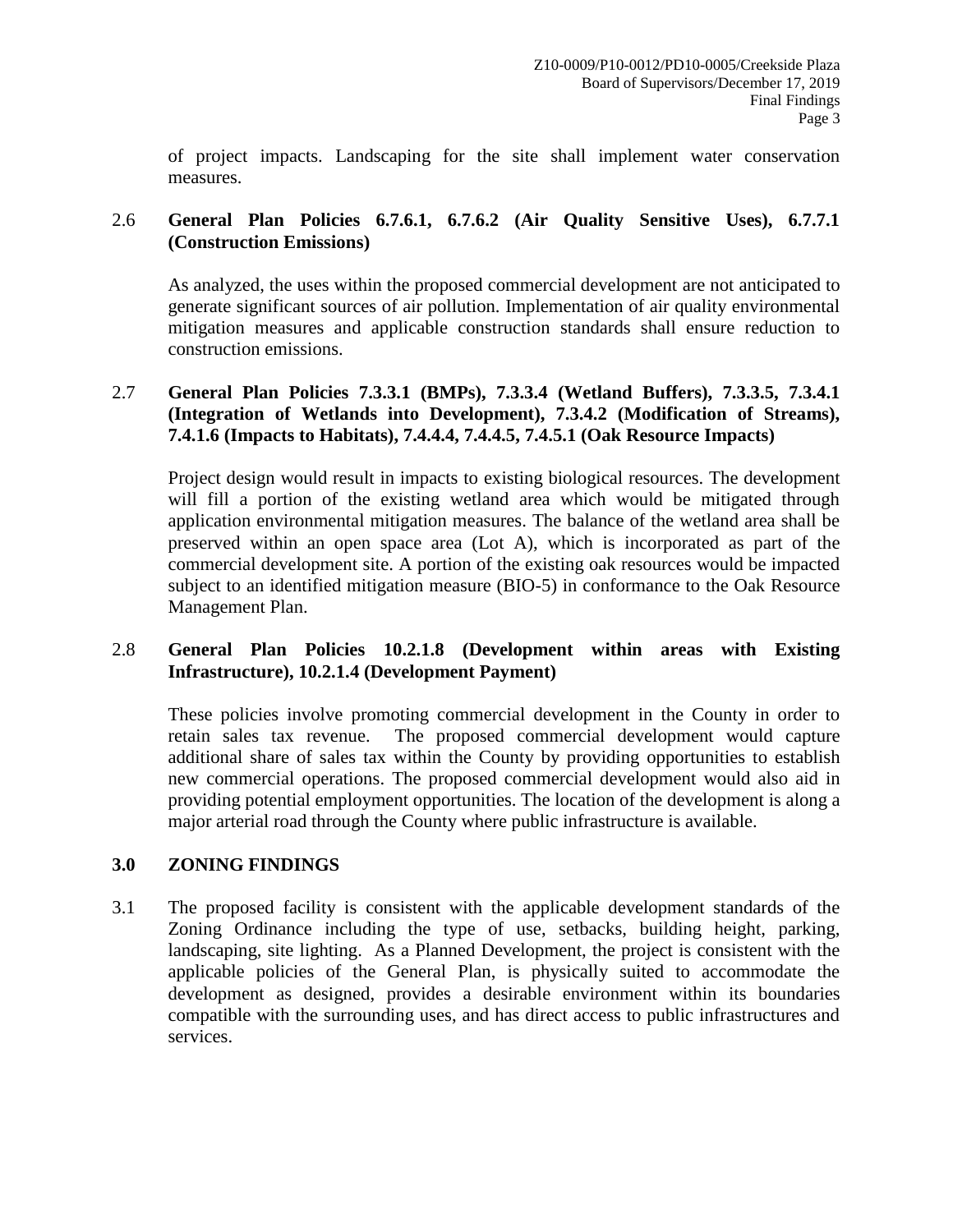#### **4.0 SUBDIVISION ORDINANCE (PARCEL MAP)**

#### 4.1 **That the proposed map is not consistent with applicable general and specific plans.**

The tentative parcel map for the project is consistent with the applicable policies of the General Plan.

### 4.2 **That the design or improvement of the proposed division is not consistent with applicable general and specific plans.**

The project design and improvement is consistent with policies of the General Plan involving intensity, aesthetics, utilities, site disturbance, and resource preservation.

### 4.3 **That the site is not physically suitable for the type of development;**

### 4.4 **That the site is not physically suitable for the proposed density of development.**

The site is physically suited to accommodate the proposed type and intensity development involving siting of facility on unconstrained areas, availability of public infrastructures including water, sewer and road, and compatibility with surrounding uses.

### 4.5 **That the design of the division or the proposed improvements are likely to cause substantial environmental damage or substantial and avoidable injury to fish or wildlife or their habitat.**

An Environmental Impact Report has been prepared for the project which analyzes the potential impacts to the environment. The EIR identified and evaluated significant impacts to specific habitat, species and wetland areas on site which would be mitigated to less than significant levels. Therefore, the design of the Parcel Map would not likely cause substantial environmental damage or substantial and avoidable injury to fish or wildlife or their habitat.

### 4.6 **That the design of the division or the type of improvements is likely to cause serious public health hazards.**

Implementation of the proposed commercial development would be conducted in accordance with the applicable County and agency standards as conditioned and mitigated from the specific measures in Mitigation Monitoring Reporting Program (MMRP) for the EIR. Therefore, the design of the Parcel Map would not likely cause serious public hazards.

### 4.7 **That the design of the division or the improvements are not suitable to allow for compliance of the requirements of Public Resources Code § 4291.**

The project design incorporates applicable design and improvements necessary for Fire Protection, subject to the conditions of approval and applicable fire regulations.